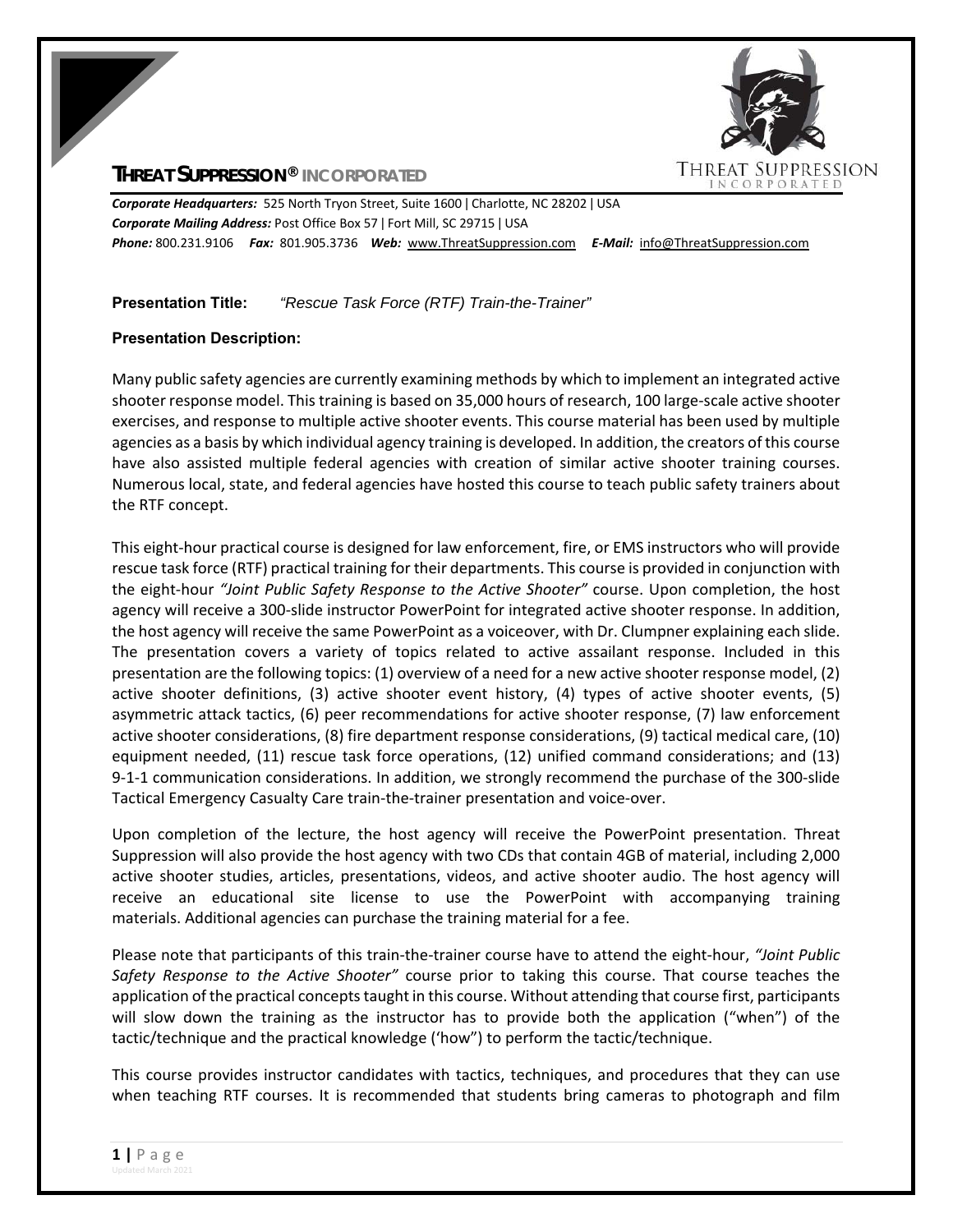different procedures taught in the course. Upon completion of the instructor course and viewing the instructor PowerPoint, attendees will have enough material to conduct a 40‐hour RTF training course.

This course is designed with "round robin" training groups that each student will complete. In each group, the course instructors will demonstrate different training techniques for law enforcement, fire, and EMS response. Regardless of the student's public safety background, each student will attend the multidiscipline training evolutions. Each training group is 1 hour and 45 minutes long. This allows for a 15‐ minute break and time to rotate after each group. Two of the four skill stations will be outdoors.

Except for thunder and lightning, this course will utilize outdoor locations regardless of the weather. Students need to dress appropriately for the weather. A second change of clothes is recommended if it is raining or hot outside.

Note that students must be recognized and experienced instructors with their agency to attend this course. Because of the short length of the course, we do not have time to cover adult learning concepts. In addition, we do not have time to conduct teach-back sessions. This course will provide the students with numerous teaching concepts for integrated active shooter integrated response. Students are encouraged to photograph or video the concepts taught in this course.

Depending on the length and number of students in the course, the following concepts may be discussed with different tactics, techniques, and procedures taught:

- Review of basic building entry and room clearing techniques
- RTF force protection consideration for hallways, t-intersections, stairwells, and more
- Use of K‐9s with the RTF to identify victim locations
- Quick action drills when the RTF encounters hostile action
- RTF movement to contact outside to the crisis site
- RTF movement to contact using armored vehicles or fire trucks
- Civilian extraction from the crisis site using fire trucks
- Spontaneous RTFs and incident command established RTFs
- RTF response to fire-as-a-weapon event
- RTF response in low visibility or no visibility environments with victim rescues
- RTF movement and operations with potential/actual IEDs
- Contact team movement from outside to the crisis site
- RTF downed officer or downed RTF member rescues
- Hasty vehicle extractions (backseat dumps, trunk dumps)
- Victim lowers in stairwells using hasty rope rescue techniques
- Use of ladders as a high anchor and brake for hasty victim lowers
- Hasty victim lowers from windows
- Different horizontal high-threat victim extraction methods
- Defeating denial of entry tactics, including tactical door breaching
- Casualty collection point considerations
- High-threat vehicle extrication techniques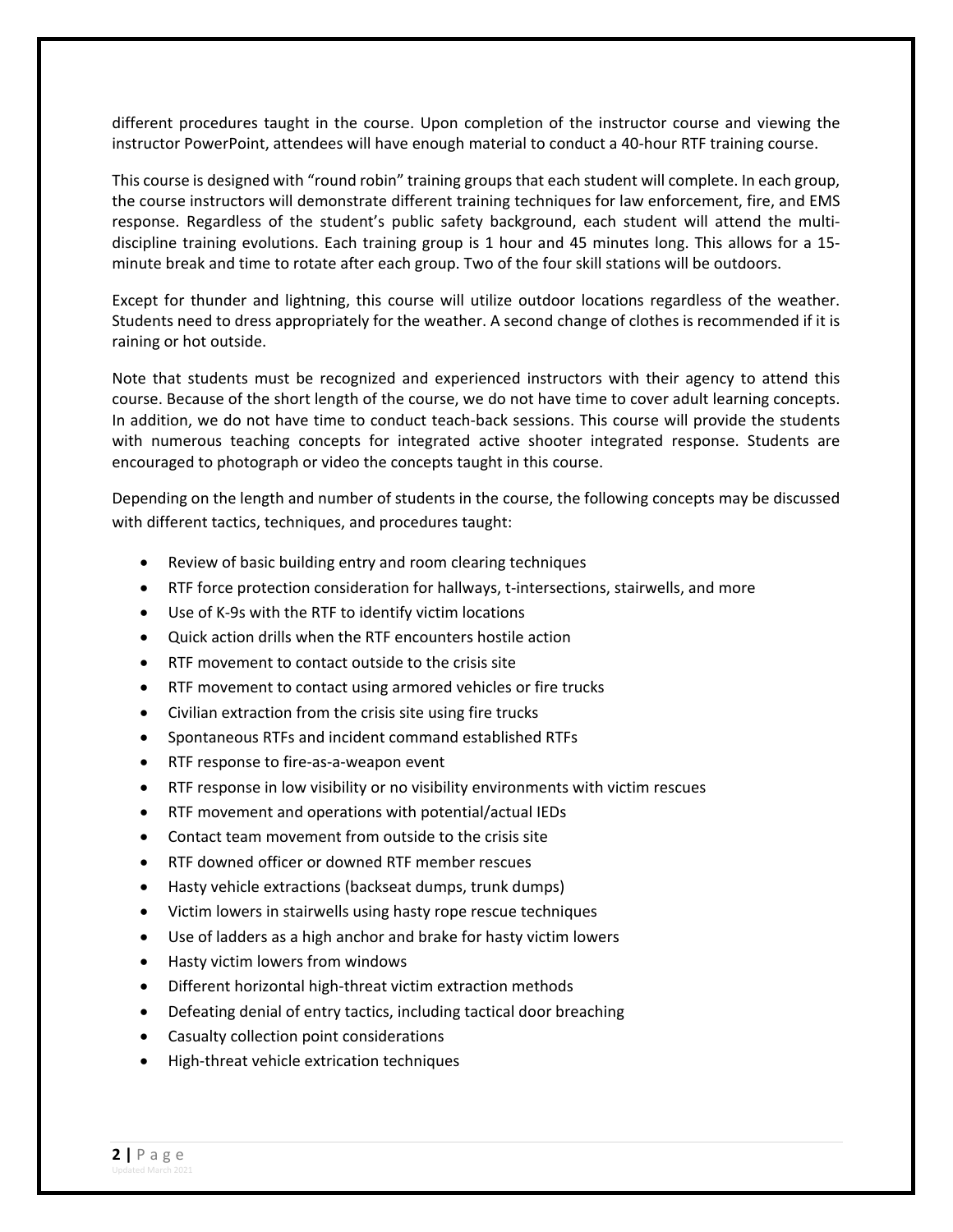**Below represents our typical training schedule with the most requested topics:** 

| TIME:     | ITEM:                                                                                                                                                                                   |
|-----------|-----------------------------------------------------------------------------------------------------------------------------------------------------------------------------------------|
| 0630-0745 | Instructor cadre assembles on site and begin set up with host agency representatives                                                                                                    |
| 0730-0745 | LEO students arrive and go through three separate weapon check and clearing<br>stations. LEOs cannot return to their vehicles after this point without going through<br>clearing again. |
| 0745-0800 | Remainder of all students assemble and are placed in four separate training squads,<br>predetermined by the course coordinator to equally spread out LEOs, fire, and EMS<br>personnel.  |
| 0800-0830 | <b>Course introduction and instructor introductions</b>                                                                                                                                 |
| 0830-0945 | Squads rotate to each training station in a round-robin format (one squad to each<br>training station).                                                                                 |
| 0945-1000 | <b>Rotation and R&amp;R break</b>                                                                                                                                                       |
| 1000-1145 | <b>Squads rotate training stations</b>                                                                                                                                                  |
| 1145-1300 | Lunch                                                                                                                                                                                   |
| 1245-1300 | LEO students arrive and go through three separate weapon check and clearing<br>stations.                                                                                                |
| 1300-1445 | <b>Squads rotate training stations</b>                                                                                                                                                  |
| 1445-1500 | <b>Rotation and R&amp;R break</b>                                                                                                                                                       |
| 1500-1645 | <b>Squads rotate training stations</b>                                                                                                                                                  |
| 1645-1700 | Final wrap, course evaluations, and student dismissal                                                                                                                                   |
| 1700-1800 | Instructor cadre pack up equipment and police the grounds to ensure return to pre-<br>training status                                                                                   |

## **Station 1: Exterior RTF Operations**

This station covers RTF operations from outside up to the crisis site. This station discusses moving the RTF with force protection while outside. This station also demonstrates the use of fire trucks to provide protection for the RTF and to remove victims from the crisis site. This station concludes with a quick RTF drill to move up to the building and rescue downed casualties.

#### **Station 2: Interior RTF Operations**

This station covers RTF movement inside a building with force protection. This station will discuss and demonstrate T‐intersections, long hallways, open atriums, stairwells, quick action drills (hostile engagement), downed officer rescue, and downed RTF member rescue.

#### **Station 3: Fire‐as‐Weapon**

This station covers the basic of RTF response when smoke or fire is introduced either intentionally or unintentionally into the event with a marauding perpetrator. This station focuses on fire‐as‐a‐weapon events in commercial buildings. This station discusses force protection for FDC connections, standpipe connections in stairwells with force protection, the use of fire recon teams, the use of positive pressure fans, tactical breaching, and more. This station also discusses RTF movement in low visibility, no visibility environments.